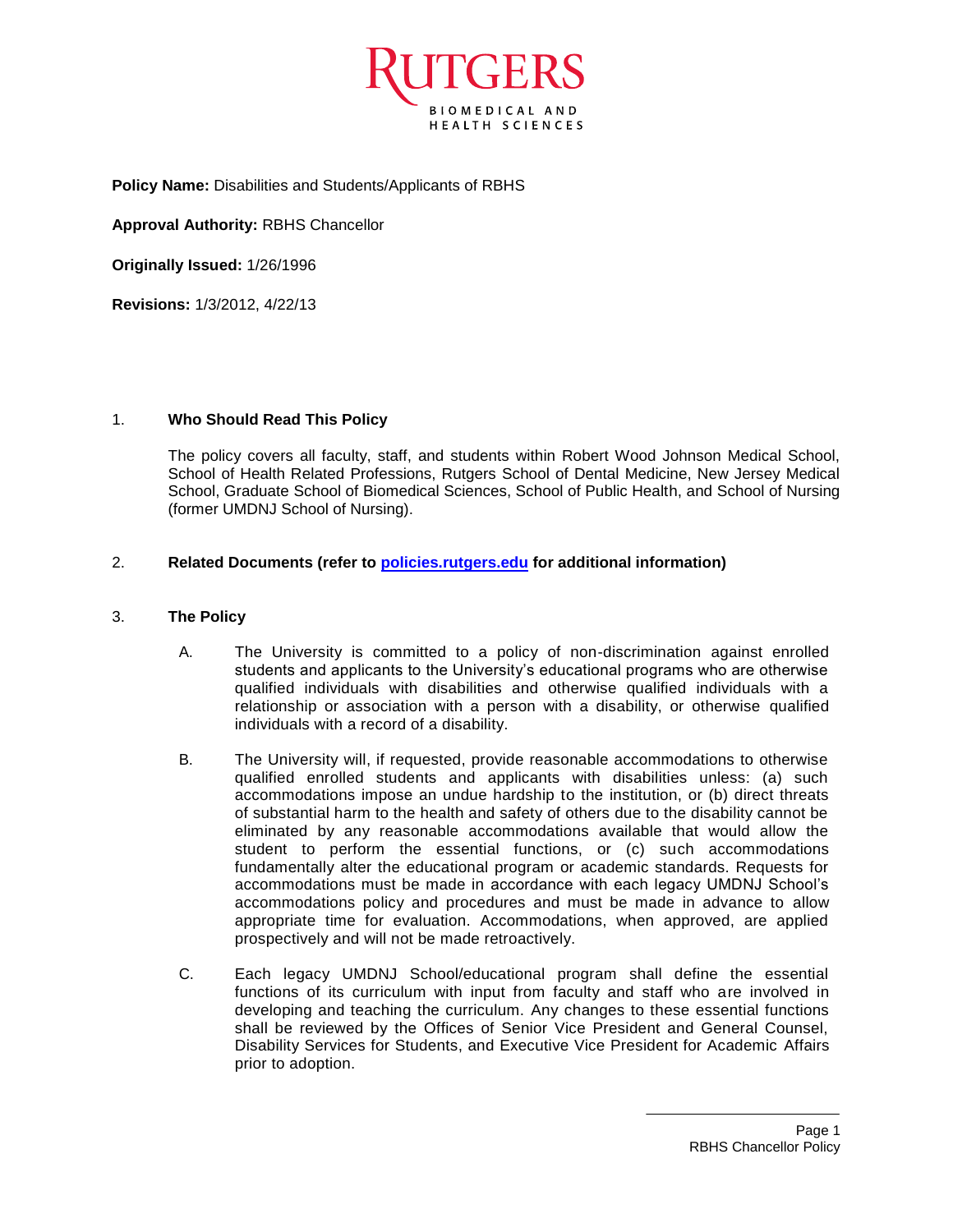- D. Applicants for admission to educational programs, accepted students and enrolled students shall be fully informed of the essential functions by means of inclusion in application forms for admission, student catalogs, student handbooks and/or other student informational material.
- E. RBHS Schools shall not make any inquiries of applicants for admission regarding the existence, nature or severity of disabilities prior to acceptance, but may inquire about the ability of applicants to meet the published essential functions of the educational program, with or without reasonable accommodations. RBHS Schools may not require pre-acceptance medical histories or physical examinations, but may condition enrollment post-acceptance on the results of a medical history and physical examination to determine ability to perform the essential functions.
- F. Accepted applicants may be requested to acknowledge ability to meet the essential functions by signing the following (or equivalent) statement: "I have read and understand the foregoing essential functions. If I require any accommodation in order to satisfy the functions, I agree to request accommodation promptly and understand that the RBHS School will evaluate the reasonableness of the accommodation before acting on the request."
- G. RBHS Schools may make inquiries of enrolled students as to disabilities and/or require medical examinations only if such inquiry or examination is related to the educational program and ability of the student to fulfill the essential functions of the educational program. If an enrolled student requests an accommodation because of a disability, information and documentation by health-care professionals may be requested of the student in order to make a determination of the student's ability to continue the educational program satisfactorily, with or without reasonable accommodation. All medical records relating to students' disabilities will be kept confidential in a file separate from academic records.
- H. Each RBHS School/educational program shall develop specific policies and procedures to ensure the initiation of an interactive process with:
	- a. applicants with confirmed disabilities who request accommodation;
	- b. enrolled students who have confirmed disabilities and request accommodation; and
	- c. enrolled students who request evaluation for a disability and request accommodation.

These policies and procedures shall be published annually in the RBHS School's official literature.

- I. Each RBHS School/educational program shall develop procedures to evaluate and document:
	- a. whether a condition identified by an accepted applicant or enrolled student is recognized as a disability under state or federal law without regard to mitigating factors, such as prescribed medication or other auxiliary aids and/or services, that may ameliorate or eliminate the disability(ies); and
	- b. whether an accepted applicant or enrolled student with a disability is otherwise qualified to satisfy the essential functions for completion of the educational program; and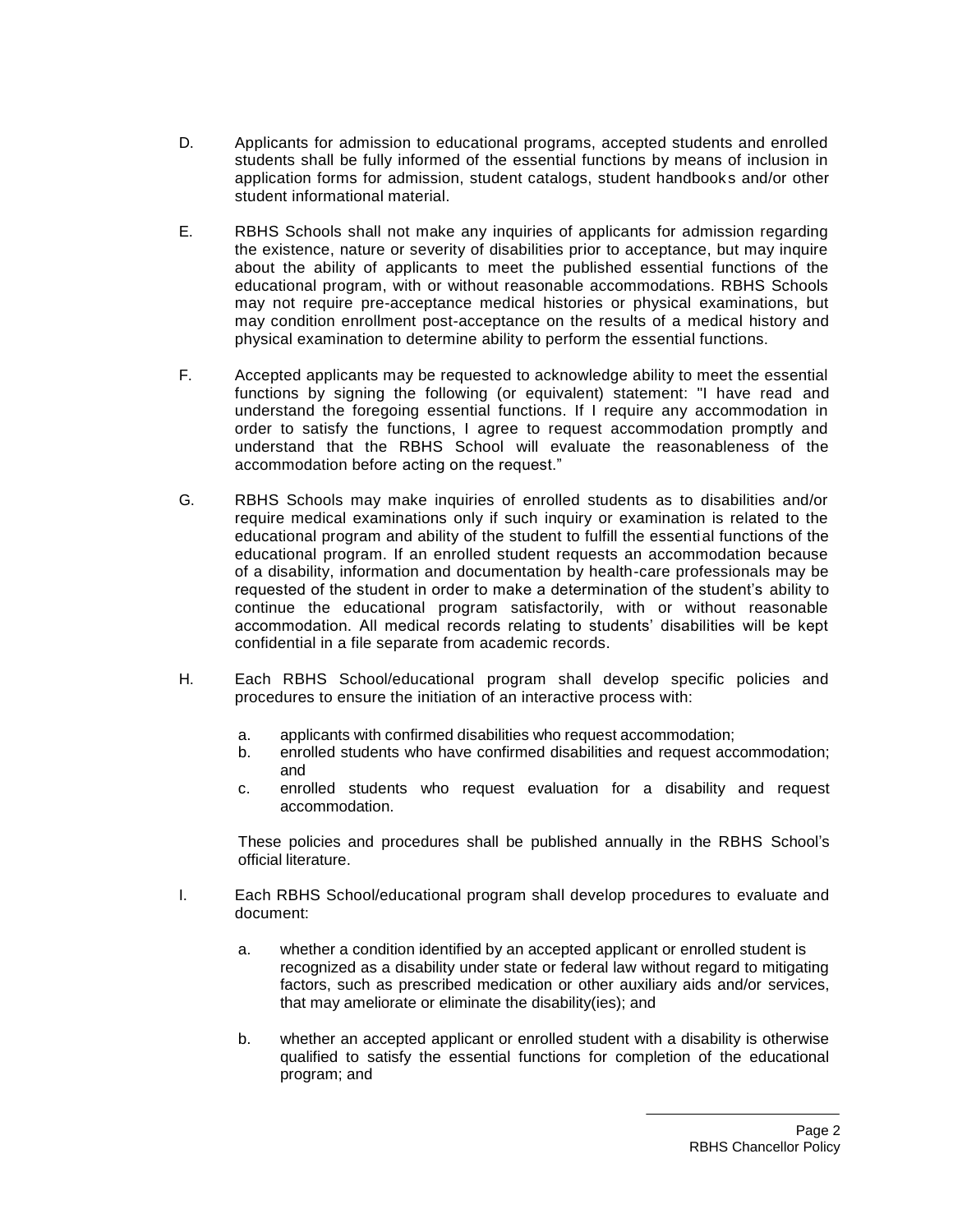- c. the reasonableness and feasibility of providing accommodations to otherwise qualified applicants or students with a disability as defined by state or federal law; and
- d. whether (and what) reasonable accommodations are available that would allow the otherwise qualified accepted applicant or enrolled student with a disability to fulfill the essential functions without a direct threat to the health or safety of others, without fundamentally altering the educational program or the essential functions or lowering academic standards, and without creating undue hardship to the institution; and
- e. the implementation and monitoring of reasonable accommodations which have been approved for the enrolled student or accepted applicant.
- J. Each RBHS School/educational program shall identify the person(s) or office(s) in charge of implementing and interpreting the above-mentioned policies and procedures, and receiving, investigating and resolving student complaints concerning disabilities; this information shall be included in the School's publications.
- K. The Office of Disability Services for Students is an additional resource and source of advice to the RBHS Schools with regard to their responsibilities under ADA and other applicable state and federal laws. This Office is also responsible for educational and training activities under the ADA. It will develop and conduct training sessions as well as publish and circulate pertinent materials to inform new and current members of admissions committees concerning appropriate and inappropriate topics for interviews; and to educate student affairs administrators, faculty and appropriate others who interact with students concerning their responsibilities and obligations under the ADA. In addition, this Office will assist in evaluating the costs to the RBHS Schools for providing accommodations, as well as identify non- RBHS resources for obtaining assistance.
- L. EXHIBIT

Definitions of terms under The Americans with Disabilities Act of 1990, P.L. 101-336 and the American with Disabilities Act Amendments Act (ADAAA) of 2008, P. L. 110- 325.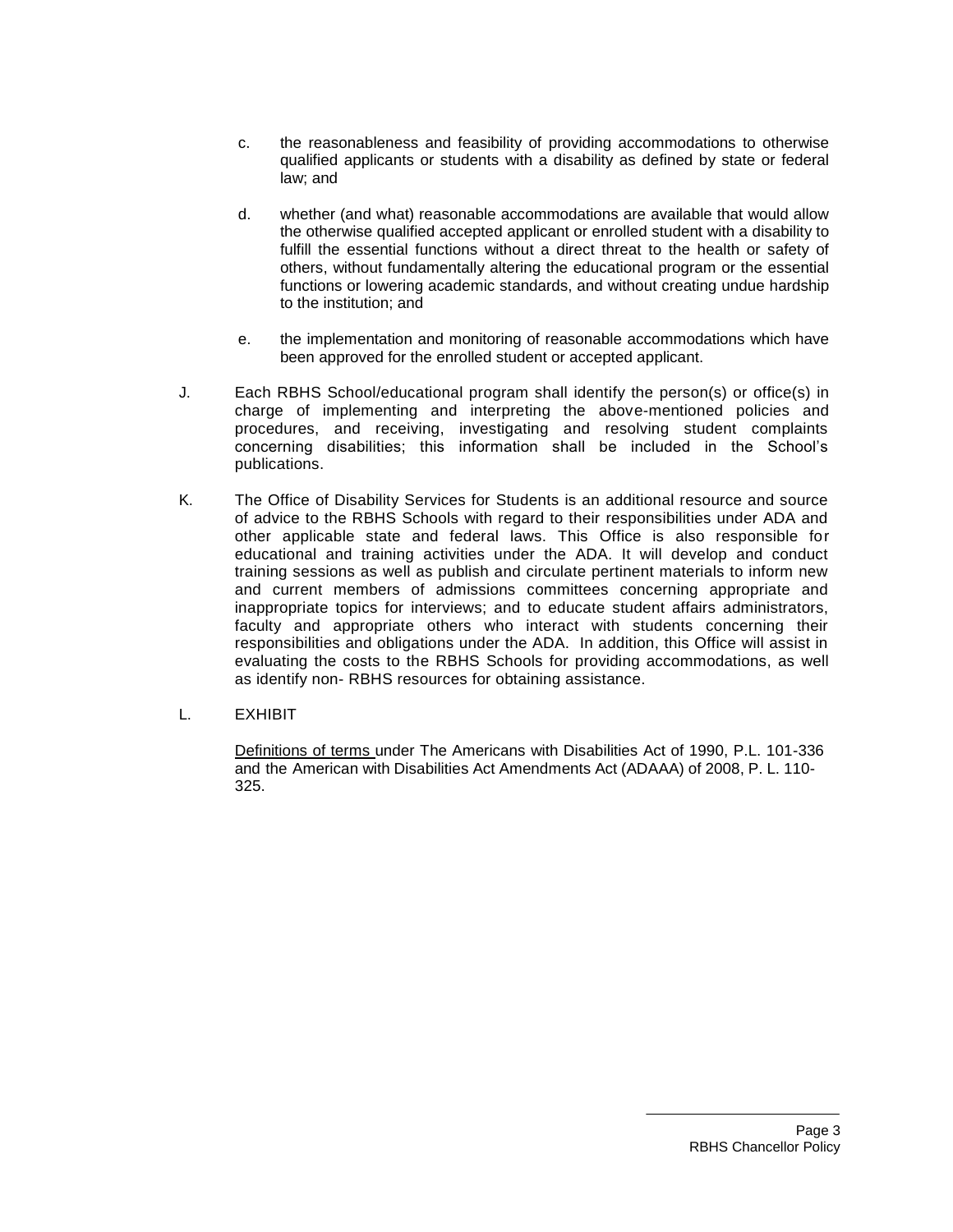# **EXHIBIT**

#### Definition of terms under The Americans with Disabilities Act of 1990, P.L. 101-336 and the American with Disabilities Act Amendments Act (ADAAA) of 2008, P. L. 110-325

*Nota Bene*: Interpretation of these definitions is subject to changing case law and regulations. When questions arise, contact the Office of Senior Vice President and General Counsel or the Office of Disability Services for Students for the most recent interpretation.

**Disability** - An individual is disabled if he or she (1) has a physical or mental impairment that substantially limits one or more of the individual's major life activities; or (2) has a record of such an impairment; or (3) is regarded as having such an impairment. The current illegal use of drugs is not a "disability" under the ADA. ("Illegal use of drugs" means (1) the use of drugs, the possession or distribution of which is unlawful under the Controlled Substances Act - 21U.S.C.812, or (2) the illegal use of prescription drugs.)

**Physical or mental impairment** - any physiologic disorder or condition, cosmetic disfigurement or anatomic loss affecting one or more of the following body systems: neurologic, musculoskeletal, special sense organs, respiratory (including speech organs), cardiovascular, reproductive, digestive, genitourinary, hemic and lymphatic, skin and endocrine; any mental or psychological disorder, such as mental retardation, organic brain syndrome, emotional or mental illness, and specific learning disabilities. The existence of an impairment must be determined without regard to corrective or mitigating measures such as medicines, "auxiliary aids and services" or prosthetic devices.

**Auxiliary aids and services**- include (1) qualified interpreters or other effective methods of making aurally delivered materials available to individuals with hearing impairments; (2) qualified readers, taped texts or other effective methods of making visually delivered materials available to individuals with visual impairments; (3) acquisition or modification of equipment or devices; and (4) other similar services and actions.

**Substantially limits (one or more major life activities)** - renders the individual unable to perform or significantly restricts the condition, manner or duration under which he or she can perform a major life activity in comparison to most people.

**Major life activities** - include, but are not limited to, caring for oneself, performing manual tasks, walking, sitting, lifting, seeing, hearing, speaking, breathing, working, reading, learning, concentrating and thinking.

**Record of impairment** - a history of or having been misclassified or misdiagnosed as having a physical or mental impairment that substantially limits one or more major life activities, regardless of whether the individual currently has such an impairment.

**Regarded as having such an impairment** - includes individuals who have physical or mental impairments that do not substantially limit major life activities but who are treated as if they had such limitations; includes individuals who have physical or mental impairments that substantially limit major life activities only as a result of the attitudes of others toward the impairment; includes individuals with no physical or mental impairment but who are treated as having such impairments.

**(Otherwise) qualified individual with a disability** - one who satisfies the requisite skills, experience, education, and other related requirements of the educational program and can perform the